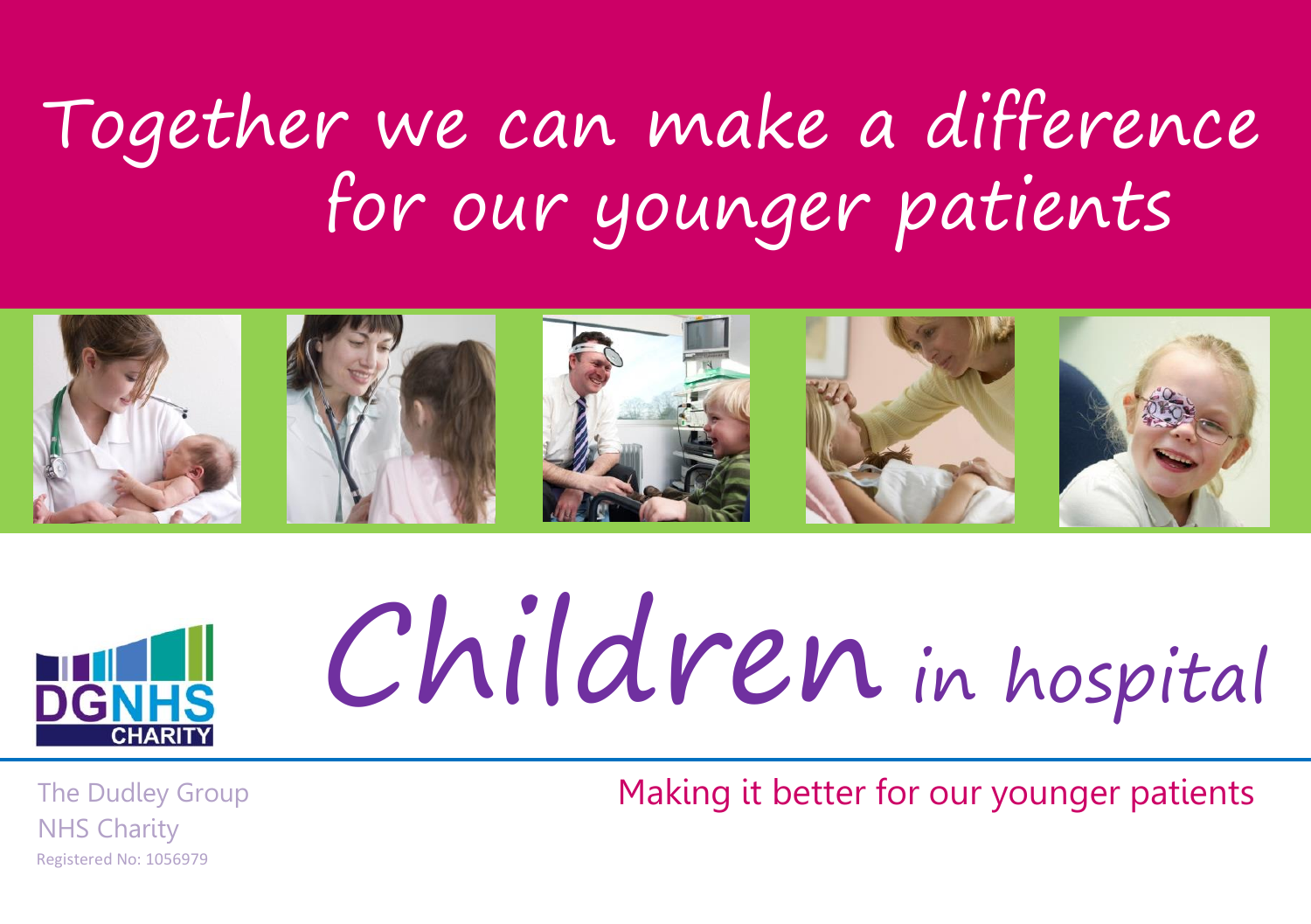Hospitals can be a scary place, especially for children. Our charity endeavours to ease the experience of the children in our hospital, and their families, by providing a comfortable, reassuring base for their care and treatment.



#### Some of the areas that will benefit from your support:

- The Children's Ward
- Children's Outpatients
- Outdoor play spaces
- Rehabilitation
- Neonatal Unit
- Paediatric Emergency Department
- Pre-operation and recovery

#### The appeal will enable us to:

- purchase equipment and facilities with children in mind, such as infra-red vein finders which are particularly effective for babies and children when veins do not always show;
- support our play specialists who offer constant emotional support to our young patients through play and distraction;
- provide a safe and stimulating environment with spaces to play and learn during recuperation.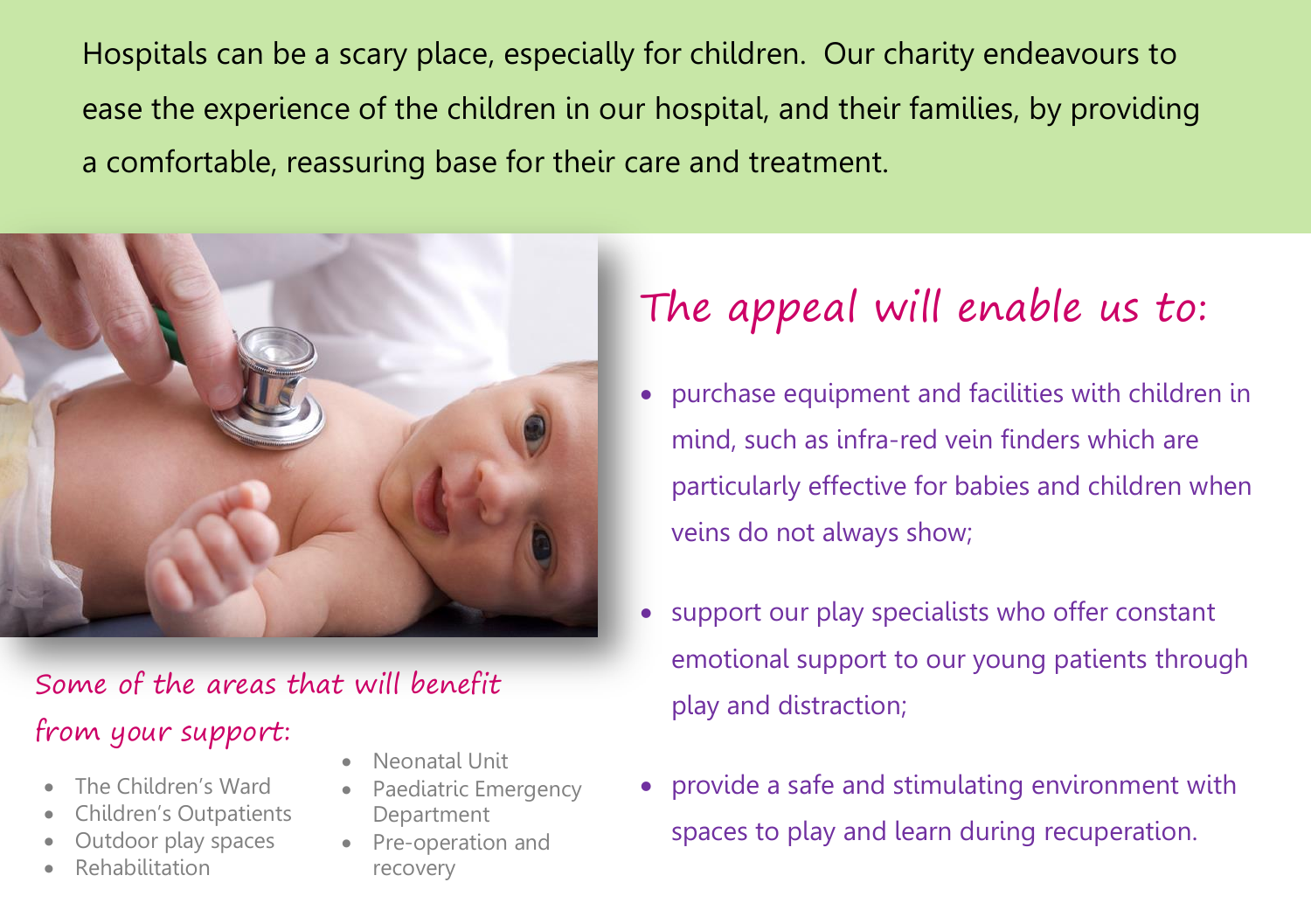"No matter how much a child is prepared for their visit, it will still seem alien and unknown. They may be worried about pain, or even if they are going to like the food. A change of routine and meeting new people can be extremely unsettling. Helping a child to adjust and to feel safe is vital to their well-being and recovery."

You can find out more by contacting Karen Phillips on 01384 456111 Ext 3349 [karen.phillips5@nhs.net](mailto:karen.phillips5@nhs.net)

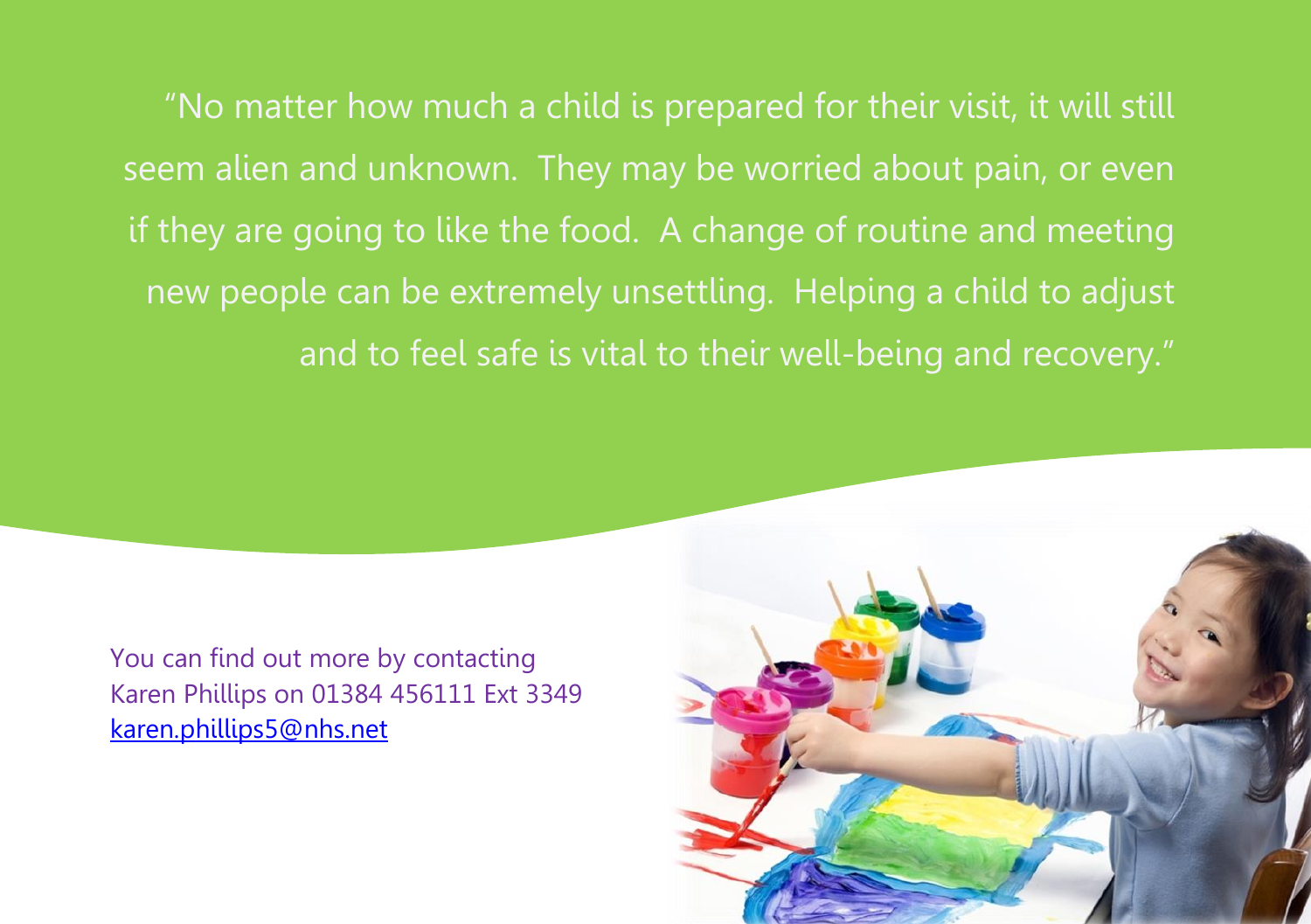

Purchasing portable **sensory equipment** trolleys to supplement our £25,000 sensory room installed in our Children's Ward. To provide foldaway **parents beds** to enable parents to stay by the side of their children. Examples of how your donations will be spent

We have installed **iPads** in the waiting room of our paediatric Emergency Department, which are used by medical staff to explain illnesses to the children, as well as keeping patients calm and entertained. We are hoping to provide more around the hospital.

We have a selection of **Superhero comic-style books** designed for children, explaining complex illnesses such as diabetes and asthma.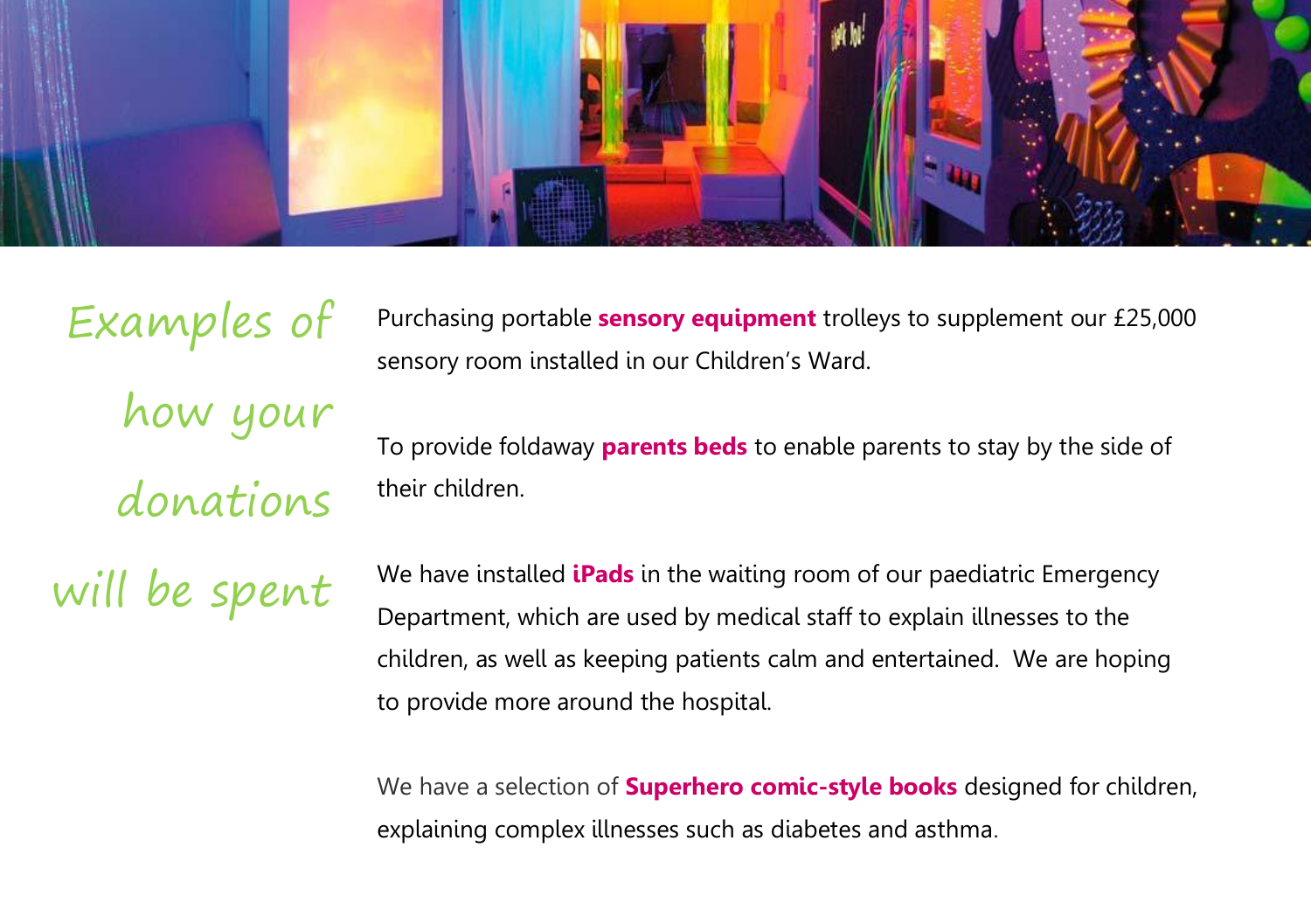### How you can help

- by making a donation by cheque or bacs to DGNHS Charity/Children's Appeal.
- by making a donation or fundraise via our JustGiving Appeal Page: <http://campaign.justgiving.com/charity/dghc/CaringForChildren>
- by fundraising; either hosting an event or taking part in a sponsored challenge.
- by making a regular donation via [www.justgiving.com/dghc](http://www.justgiving.com/dghc)  and click on the 'make a monthly donation' in the top right hand corner.
- by donating via your mobile phone. Text PLAY35 <£amount> eg PLAY35 £5 to 70070 Your donation will come directly to us via JustTextGiving: 'DGNHSCharity Children's Appeal

**Don't forget to Gift Aid your donation. This enables us to collect an additional 25% of your donation from the Inland Revenue; ie. if you donate £50, and choose to Gift Aid, we receive £62.50.**



"It could be simply a matter of helping a child to understand an illness which will make it so much less scary and easier to cope with."